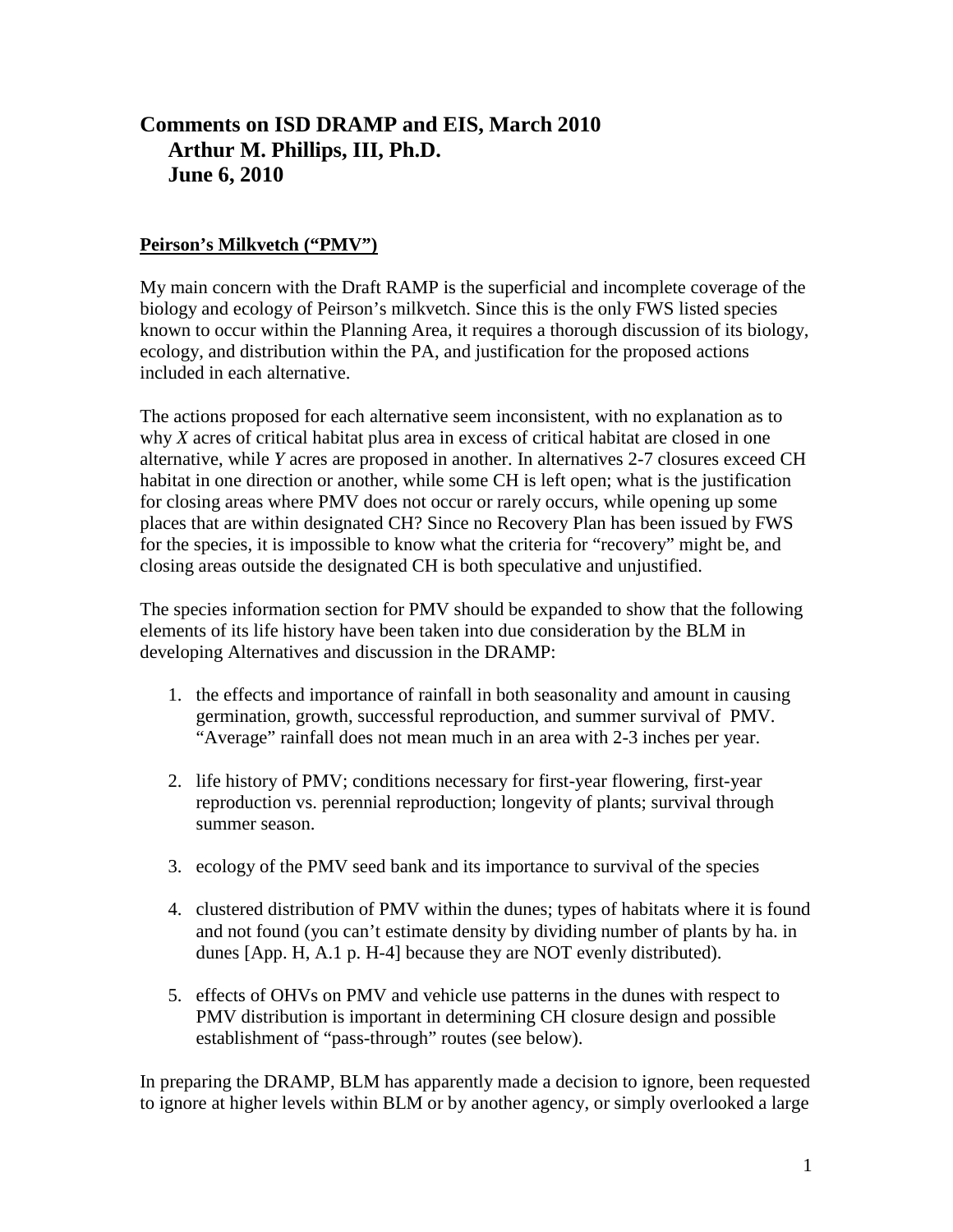body of information and data on the distribution, ecology, and biology of PMV. ASAsponsored research was detailed in reports issued annually from 2001-2007. Only the first of these reports, called "TOA 2001," is acknowledged (p. H-6). I strongly recommended that the other six reports be read by appropriate BLM personnel and the information therein be incorporated in the DRAMP. Information on most of the questions posed above may be found in these reports, including detailed information on the relationship between rainfall, seasonality, and PMV germination and reproduction; the distribution and demography of the plant; and studies of the seed bank.

Following are the references to the seven reports. These were sent annually to BLM in El Centro and FWS in Carlsbad, as well as other agencies. It is my understanding that ASA has recently sent electronic copies to BLM in case hard copies are missing from files.

- Phillips, A. M., III, D. J. Kennedy, and M. Cross. 2001. Biology, distribution, and abundance of Peirson's milkvetch and other special status plants of the Algodones Dunes, California. Report submitted by Thomas Olsen Associates, Inc. to the American Sand Association. 29 p. ("TOA 2001")
- Phillips, A. M., III and D. J. Kennedy. 2002. The Ecology of *Astragalus magdalenae* var. *peirsonii:* Distribution, reproduction and seed bank. Report submitted to the American Sand Association. 41 p.
- Phillips, A. M., III and D. J. Kennedy. 2003. The Ecology of *Astragalus magdalenae* var. *peirsonii:* Germination and survival. Report submitted to the American Sand Association. 27 p.
- Phillips, A. M., III and D. J. Kennedy. 2004. The Ecology and Life History of Peirson's Milkvetch in the Algodones Dunes, California: 2003-2004. Report submitted to the American Sand Association.
- Phillips, A. M., III and D. J. Kennedy. 2005. The Life History of Peirson's Milkvetch (*Astragalus magdalenae* var. *peirsonii*) in the Algodones Dunes, California: 2004-2005. Report submitted to the American Sand Association.
- Phillips, A. M., III, and D. J. Kennedy. 2006. Seed bank and survival of Peirson's milkvetch (*Astragalus magdalenae* var. *peirsonii*) in the Algodones Dunes, California, 2005-06. Prepared for the American Sand Association.
- Phillips, A. M., III and D. J. Kennedy. 2007. Assessing the effects of drought conditions on Peirson's Milkvetch (*Astragalus magdalenae* var. *peirsonii*) in the Algodones Dunes, California, 2006-07. Report submitted to the American Sand Association.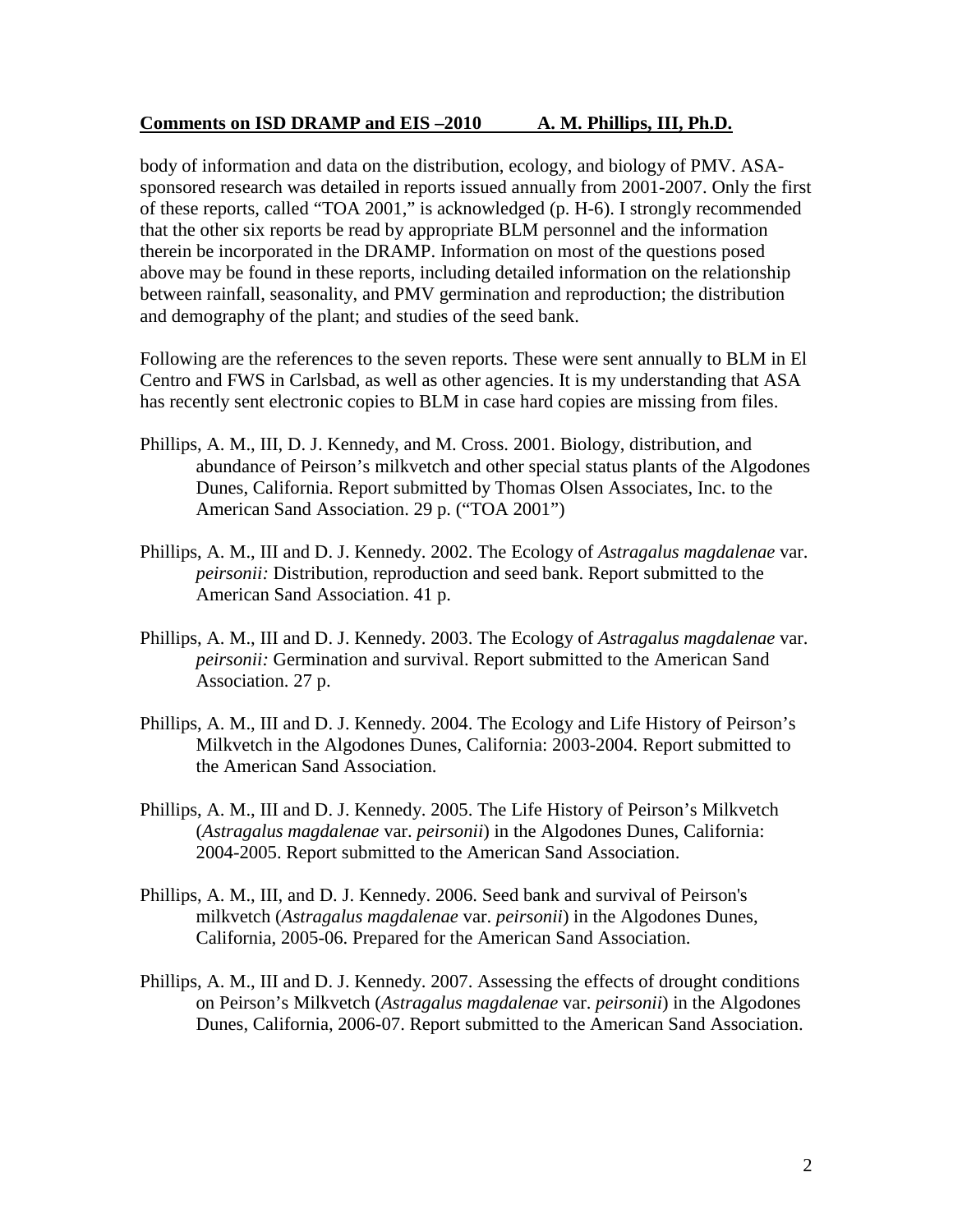#### **Rainfall-triggered closure of Dune Buggy Flats (DBF)**

This proposal is mentioned several times in vol. I, and described in Appendix E in vol. II. The one-page discussion is insufficient to justify such a major action, and there is no explanation of how the rationale for closure was developed. The entire proposal is based upon the premise that OHVs are bound to illegally enter closed areas and that BLM has insufficient resources to enforce the closures. No justification is provided for this assumption; in fact, illegal OHV entry into administrative closures has been a minor problem since they were decreed in 2001.

The nearest PMV populations of any consequence are more than a mile from DBF and are rarely disturbed. Sandy ridges are used as pass-through areas by drivers wishing to access higher dunes from the Sand Highway. Whoever conceived of the closure was apparently not familiar with PMV distribution and OHV use patterns in the dunes east of DBF. If there is a concern at DBF, it is the pall of particulates in the air on a Saturday night, surely exceeding State air quality standards. Without further explanation and justification, the proposed rainfall-induced closure of DBF is without any merit.

#### **OHV Closures and PMV CH**

The preferred alternative, Alt. 8, calls for closure of all areas designated as Critical Habitat (CH) for PMV by FWS. This includes an area of the north dunes north of the wilderness area, the wilderness area, an area from the central dunes southward nearly to I-8, and a small area near the border south if I-8. The large proposed central dunes closure is irregular in shape, and includes several narrow "peninsulas" extending eastward from the main body of the closure. There is a break at the southern end with a disconnected area to the south.

Marking such an area on the ground would be a difficult task, and the narrow peninsulas would be extremely confusing. The lack of pass-throughs for miles and miles would make entry into the open area to the east difficult. This would be confusing to both recreationist and law enforcement.

As an alternative to the CH closures proposed in Alt. 8, I propose a smoothed boundary around the main body of the CH, eliminating the peninsulas from closures. Unlike the temporary closures, the boundaries should follow the morphology of the dunes, in the interest of safety and clarity. This would not need to be as wide as the closures in Alt. 5 and 7, because the eastern third to half of those areas is beyond the CH boundary and without significant PMV populations.

Clearly marked pass-through routes should be established every half-mile to mile along the central closure to allow OHVs to access open areas to the east from the Sand Highway and remove the temptation to cross the closed area. It will not be difficult to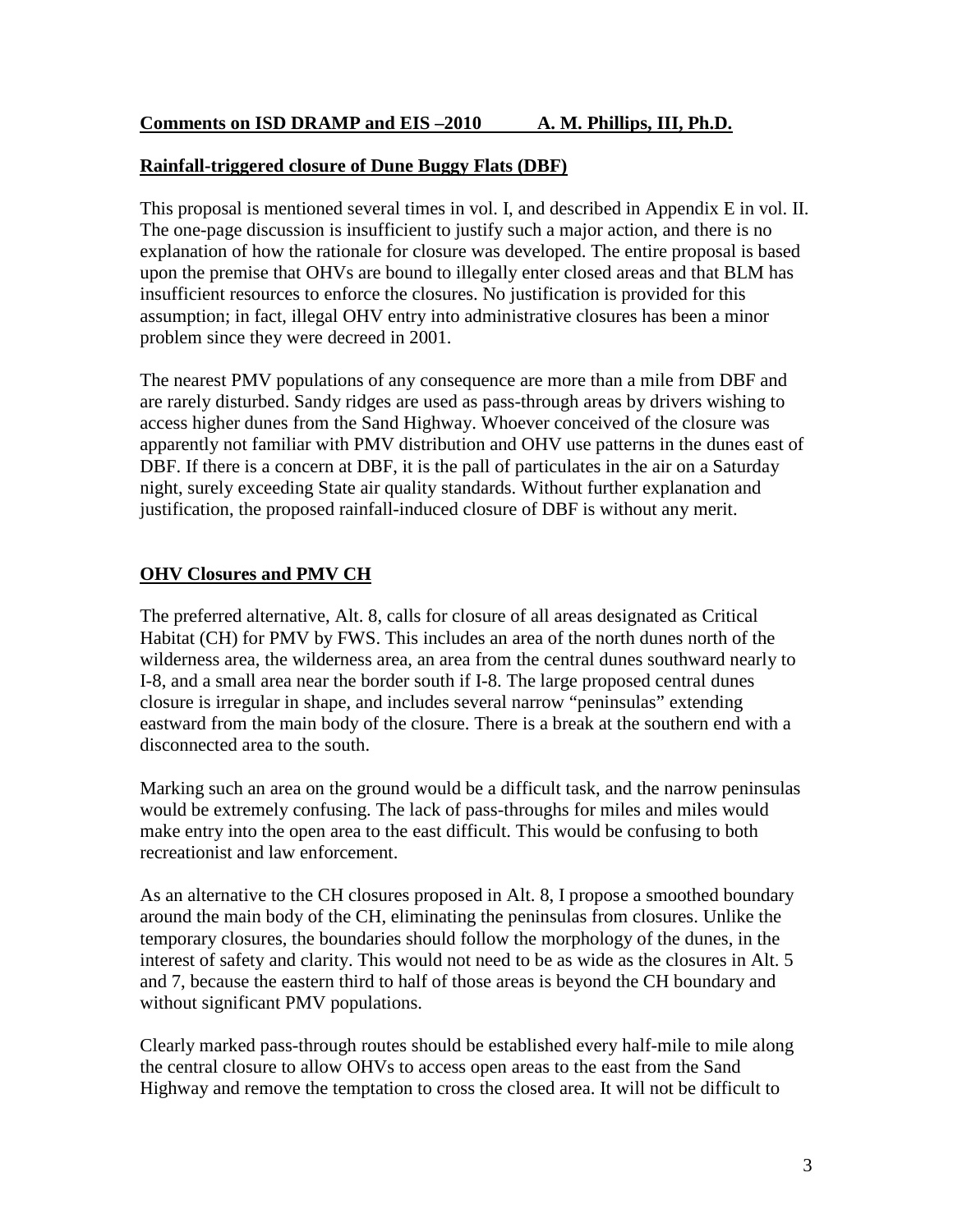locate areas that can be safely traversed without PMV; lateral sand ridges are frequent in the area and are currently used without affecting any PMV plants. This will also eliminate the necessity of rainfall-induced closure of DBF, as the temptation to closed CH area will be reduced by having regularly distributed designated crossings. The boundaries of the closure and the pass-throughs should be clearly marked and maintained.

## **Insect studies**

The large number of unprocessed specimens makes this study incomplete. Since none of the species are listed by FWS or considered as Sensitive, it is difficult to evaluate its significance. Apparently, most of the collecting occurred in areas accessible by road, with little attention paid to the central dunes, where vegetation is better developed and disturbance due to human activity is less, so coverage of the dunes is incomplete.

The report states (sec.3.6.4, p. 3-28 through 3-32) that less than 2% of insect specimens collected have been identified and processed, and that collection localities were not comprehensive in their coverage of the dunes. Since no Special Status insects are apparently known from the PA, it is questionable why the lengthy insect report is included as Appendix G of vol. II. While the information is interesting and not available elsewhere, the DRAMP does not seem to be a relevant place to present it. Perhaps one of the several available PMV reports could be inserted in its place?

On p. 3-30, sec. 3.6.4.6, Human Impacts on insects, *Tiquilia plicata,* listed as a plant associated with various insects, is much more widespread than indicated. It is in fact one of the most common associates of PMV and associated shrubs in the central dunes**.** The report also states that it is "endemic;" to where is not specified. In fact, its distribution includes the head of the Gulf of California in Sonora and Baja California, Mexico; southern California; western Arizona; and southern Nevada. It is "endemic" to many desert areas of the Greater Southwest and northern Mexico.

# **Microphyll woodland**

This is an environmentally sensitive area the importance of which extends well beyond the list of birds recorded there. It is home to many other desert animals, as well as a specialized suite of plant species. Unlike the dunes, damage in the woodland is not repaired with the next wind storm. I have not personally seen the microphyll woodland areas south of Wash 25 or in the north dunes area, so I cannot evaluate or compare the two areas. However, I am very familiar with comparable microphyll woodland areas in the Sonoran Desert in southwestern Arizona and have come to appreciate their importance in the overall landscape.